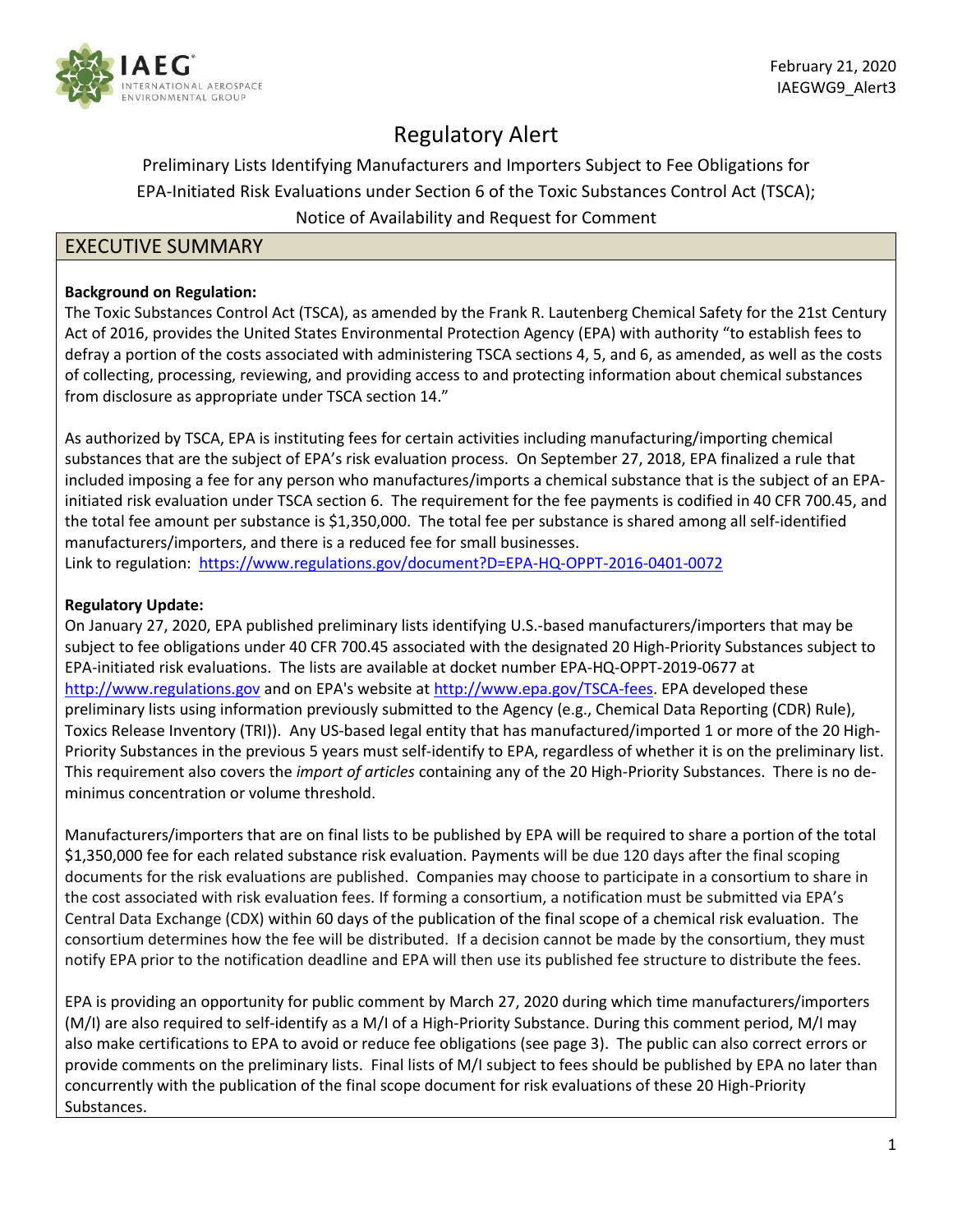

Link to Federal Register notice Jan 27, 2020: <https://thefederalregister.org/2020-01-27/2020-01320>

# APPLICABILITY

Applies to M/I of the following 20 substances, including importers of these substances in articles:

| <b>Chemical Substance</b>                                 | CAS#          |
|-----------------------------------------------------------|---------------|
| 1,3-Butadiene                                             | 106-99-0      |
| Butyl benzyl phthalate (BBP) (1,2-Benzenedicarboxylic     | 85-68-7       |
| acid, 1-butyl 2-(phenylmethyl) ester)                     |               |
| Dibutyl phthalate (DBP) (1,2-Benzenedicarboxylic acid,    | 84-74-2       |
| 1,2-dibutyl ester)                                        |               |
| o-Dichlorobenzene (Benzene, 1,2-dichloro-)                | $95 - 50 - 1$ |
| p-Dichlorobenzene (Benzene, 1,4-dichloro-)                | 106-46-7      |
| 1,1-Dichloroethane                                        | 75-34-3       |
| 1,2-Dichloroethane                                        | 107-06-2      |
| trans-1,2-Dichloroethylene (Ethene, 1,2-dichloro-, (1E)-) | 156-60-5      |
| 1,2-Dichloropropane                                       | 78-87-5       |
| Dicyclohexyl phthalate (1,2-Benzenedicarboxylic acid,     | $84 - 61 - 7$ |
| 1,2-dicyclohexyl ester)                                   |               |
| Di-ethylhexyl phthalate (DEHP) (1,2-Benzenedicarboxylic   | 117-81-7      |
| acid, 1,2-bis(2-ethylhexyl) ester),                       |               |
| Di-isobutyl phthalate (DIBP) (1,2-Benzenedicarboxylic     | 84-69-5       |
| acid, 1,2-bis(2-methylpropyl) ester)                      |               |
| Ethylene dibromide (Ethane, 1,2-dibromo-)                 | 106-93-4      |
| Formaldehyde                                              | 50-00-0       |
| 1,3,4,6,7,8-Hexahydro-4,6,6,7,8,8-                        | 1222-05-5     |
| hexamethylcyclopenta [g]-2-benzopyran (HHCB)              |               |
| 4,4'-(1-Methylethylidene)bis[2, 6-dibromophenol]          | 79-94-7       |
| (TBBPA)                                                   |               |
| . Phosphoric acid, triphenyl ester (TPP)                  | 115-86-6      |
| Phthalic anhydride (1,3-Isobenzofurandione)               | 85-44-9       |
| 1,1,2-Trichloroethane                                     | 79-00-5       |
| Tris(2-chloroethyl) phosphate (TCEP) (Ethanol, 2-chloro-, | 115-96-8      |
| 1,1',1-phosphate)                                         |               |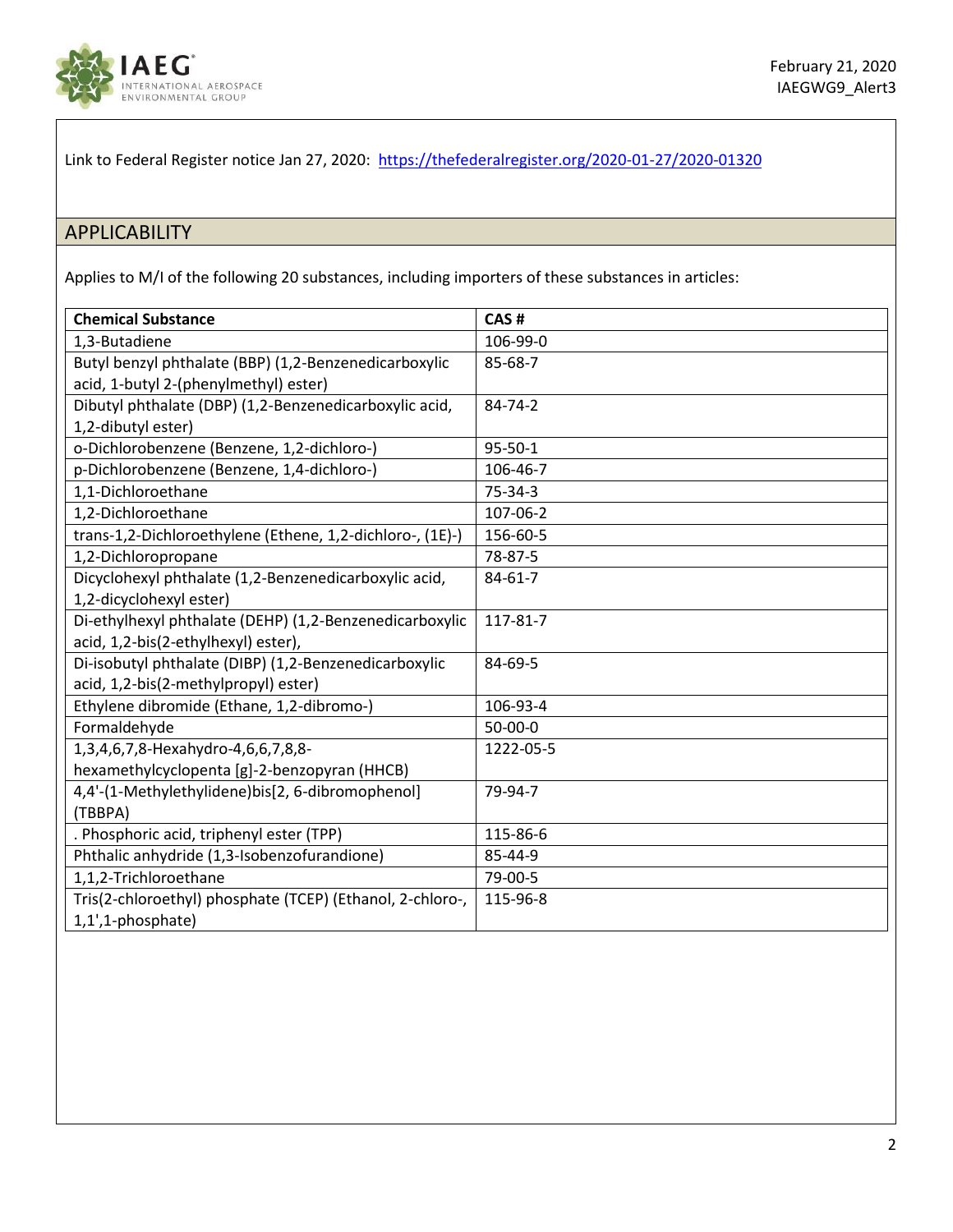

## **RESTRICTIONS/REPORTING/RECORDKEEPING**

EPA is providing a 60-day comment period for manufacturers and the public to:

- Correct errors
- Self-identify as a M/I, or
- Certify that they have exited the market and will not resume manufacture/import for a period of five years.

M/I of any of the 20 High Priority Substances in the previous five years must notify EPA electronically via EPA's Central Data Exchange (CDX), even if the M/I was not included in the preliminary lists. Report:

- Name and address of the submitting company
- Name and address of the authorized official for the submitting company, and
- Name and telephone number of a person who will serve as technical contact for the submitting company and who will be able to answer questions about the information submitted by the company to EPA

| <b>Certification Type</b> | Condition            | <b>BUT</b>                             | <b>THEN</b>                  |
|---------------------------|----------------------|----------------------------------------|------------------------------|
| Certification of          | M/I in 5-year period | Ceased M/I prior to March 20, 2019 and | M/I may submit a             |
| cessation                 | prior to preliminary | will not manufacture/import substance  | certification statement and  |
|                           | list publication     | again in the successive 5 years        | will not have to pay the fee |
| Certification of no       | M/I identified on    | Has not manufactured the chemical in   | M/I may submit a             |
| manufacture               | the preliminary list | the five-year period preceding         | certification statement and  |
|                           |                      | publication of the preliminary list    | will not have to pay the fee |

#### RELEVANT DATES

#### **Effective date: January 21, 2020**

#### **Comments to EPA must be received on or before March 27, 2020**

- Reference docket identification (ID) number EPA-HQ-OPPT-2019-0677
- Submit by one of the following methods:
	- Federal eRulemaking Portal: http://www.regulations.gov. Follow the online instructions for submitting comments. Do not submit electronically any information you consider to be Confidential Business Information (CBI) or other information whose disclosure is restricted by statute.
	- Mail: Document Control Office (7407M), Office of Pollution Prevention and Toxics (OPPT), Environmental Protection Agency, 1200 Pennsylvania Ave. NW, Washington, DC 20460-0001.
	- Hand Delivery: To make special arrangements for hand delivery or delivery of boxed information, please follow the instructions at [http://www.epa.gov/dockets/contacts.html.](http://www.epa.gov/dockets/contacts.html)
- **Payment of fees are due within 120 days following the publication of the final scope of a chemical risk evaluation. This is expected to occur approximately October 2020.**
- **Notification to EPA of the intent to form a consortium must be made within 60 days of the publication of the final scope of a chemical risk evaluation.**